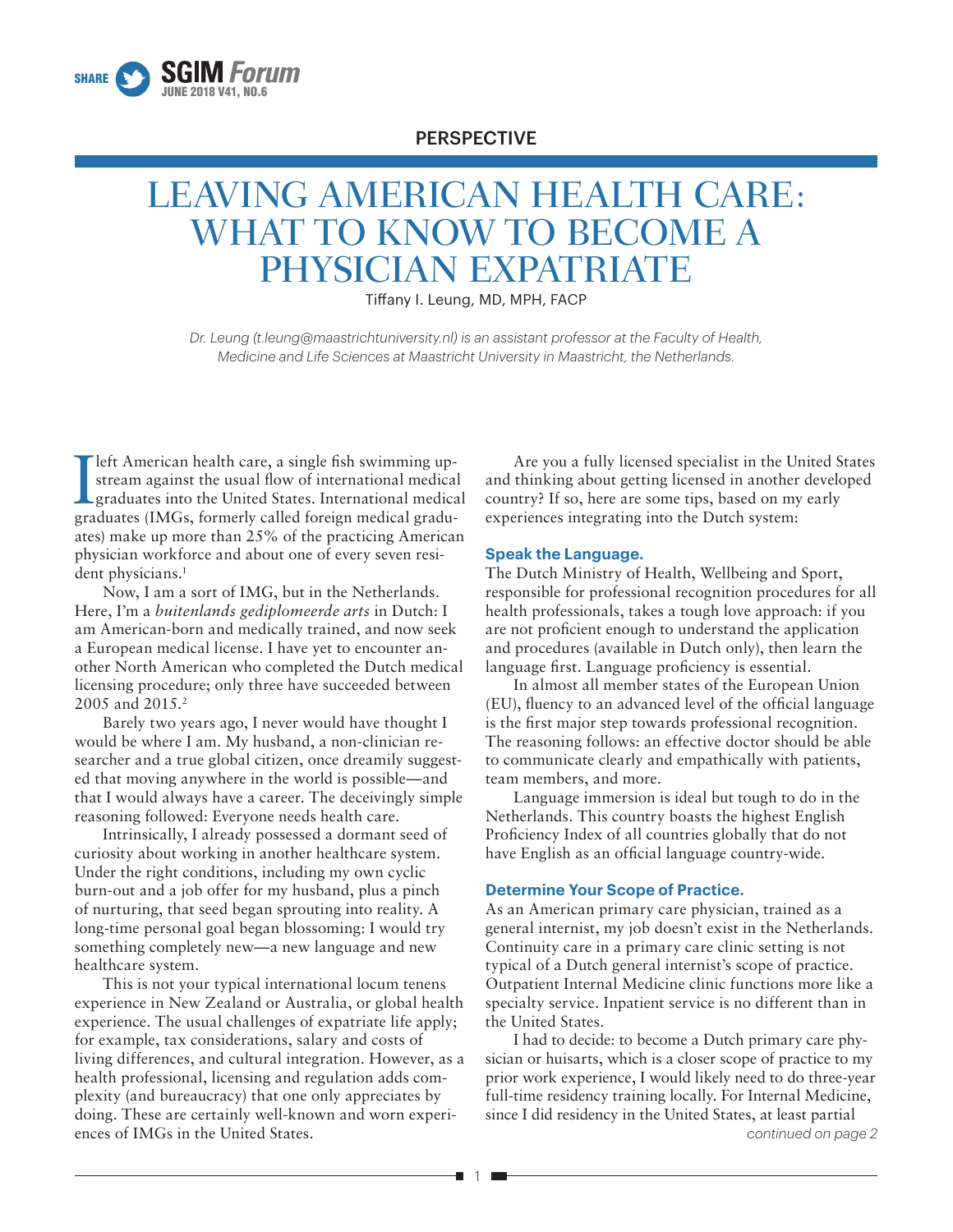#### PERSPECTIVE *(continued from page 1)*

professional recognition would obviate repeating residency in full.

## **Find Out What Documentation You Need.**

The professional recognition procedure as a foreign physician in the Netherlands differs depending on where you received your medical diploma. That is, medical graduates from another EU country may more easily obtain professional recognition, although language proficiency is still required. Once you master the official language, you might need an extensive list of required documentation for the licensing application. In my case, I contacted my previous training institutions and employers for notarized letters; I tracked down hundreds of hours of CME certificates; I also submitted original diplomas with my application, along with copies of middle and high school diplomas.

### **What Tests Will You Take? What Clinical Experience Will You Need?**

First, I must pass a physician communication skills exam to prove my Dutch language proficiency. Then, medical knowledge exams follow, which almost precisely parallel the United States Medical Licensing Exams—but are administered almost completely in Dutch. A part is also in English, implicating English language mastery, a challenge for non-English and non-Dutch speaking physicians. To compare, neighboring Belgium, for example, does not have a communication skills exam, but does require proof of advanced Dutch language coursework and administers medical knowledge exams in Dutch, one of Belgium's official languages.

The Netherlands' professional recognition procedure was newly implemented in 2005, emphasizing new examination components, and covering recognition up through medical school graduation. After M.D. recognition, the Dutch Federation

of Medical Specialists, most closely equivalent to the American Medical Specialty Boards, evaluates the equivalency of foreign physicians' medical specialty training. Without equivalency, full-time Internal Medicine specialty training lasts six years, with a duty hour limit of 46 hours/week, including any years of subspecialty training.

Although redoing residency is not necessarily required in the Netherlands, as it is in the United States for IMGs, a *buitenlands gediplomeerde arts* must do at least three months of work under supervision, regardless of non-EU country of origin.2

# **How Is the Physician Workforce Regulated?**

Consider Australia and New Zealand, who popularly import American and Canadian physicians.<sup>3</sup> Both countries experienced rural physician shortages, so modified regulations for licensing foreign doctors decades ago. International locum tenens recruitment in the United States consequently became a specialized service aimed at American doctors seeking a relatively quick transition to another Englishspeaking healthcare system.

But this is not true for all countries. In the Netherlands, the Dutch government regulates the physician workforce. Some residents and young doctors are in fact troubled by difficulty finding long-terms positions, especially those in certain subspecialties, in desired locations. To me, this means that the Netherlands is not necessarily wanting for a larger physician workforce, which may mean less incentive to simplify procedures for foreign physicians to become licensed.

#### **Understand the Local Culture of Medicine. What Can You Bring from Your Experience?**

Social integration is a foundation of expat life, but integrating into the local culture of medicine offers

a unique immersive experience. Learning about a culture through how its healthcare system functions, how it approaches health and wellness in society, and how each party participates in patient-physician or physician colleague relationships differs in both visible and subtle ways. Consider one small example: in my residency, chief residents led weekday morning reports, presenting one interesting patient case report interactively with interns and residents as a learning activity. Dutch morning report combines working and learning, involving students, residents, and both general internist and specialty attendings. An overnight resident presents patients admitted, distributes them to specialty services, reports on notable overnight coverage events, and everyone is positively welcomed to share opinions on cases discussed. Such is the social and group nature of almost any group meeting I have attended. A teaching session then follows for the remainder of the hour.

Other issues are universal: Physician burnout and suicide are also concerns, although the incidences are lower than in the United States<sup>4</sup> and the system offers different and arguably more effective supporting infrastructure and policy to help physician trainees and practitioners. Electronic health records are also widely implemented, but with inconsistent interoperability and heavy administrative burdens for clinicians.

#### **So, What Next?**

It seems that what my husband once pondered is partially true. I will treat patients again and hopefully will not need to repeat training. But it will take a few years of investment (time, finances, and patience)—this is likely applicable if you plan to continue clinical practice in any EU country.

*continued on page 3* Aside from the final desired outcome—to see patients independently again—the good news is with full